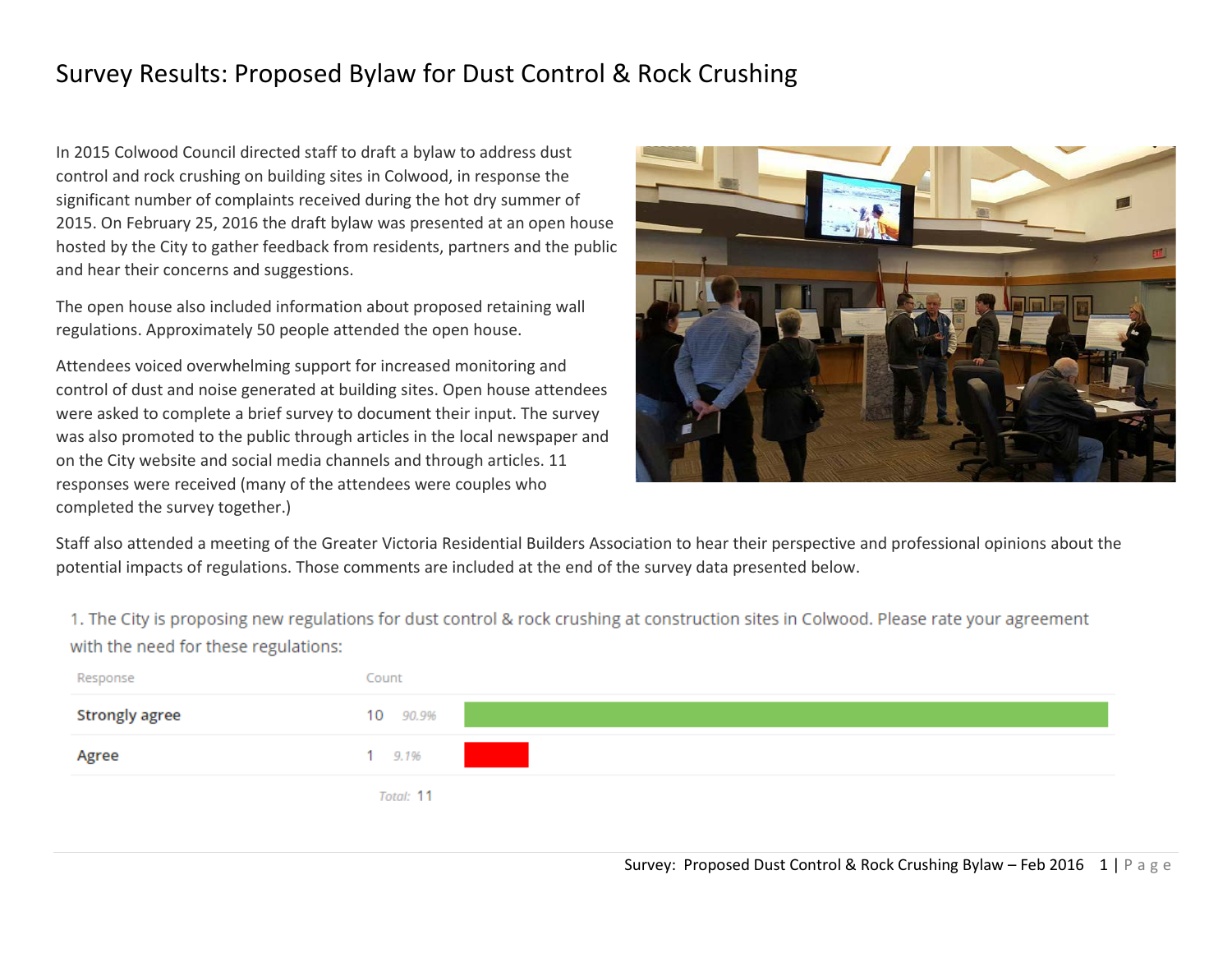2. What aspects of dust control and rock crushing do you feel need to be regulated? Please rate your agreement with the following aspects of regulation:

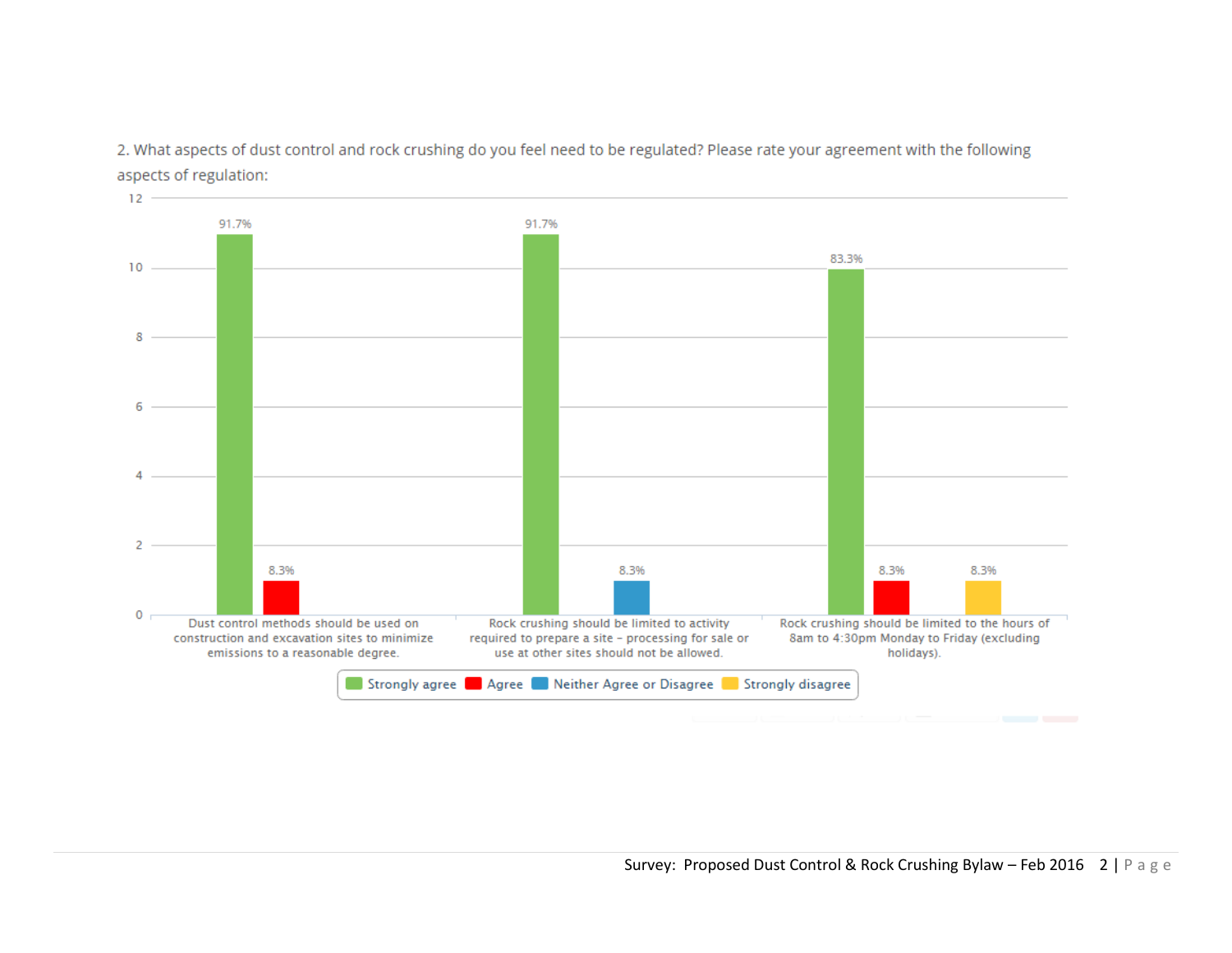3. What considerations are most important regarding regarding dust control and rock crushing? Please rate the level of importance of the following considerations:

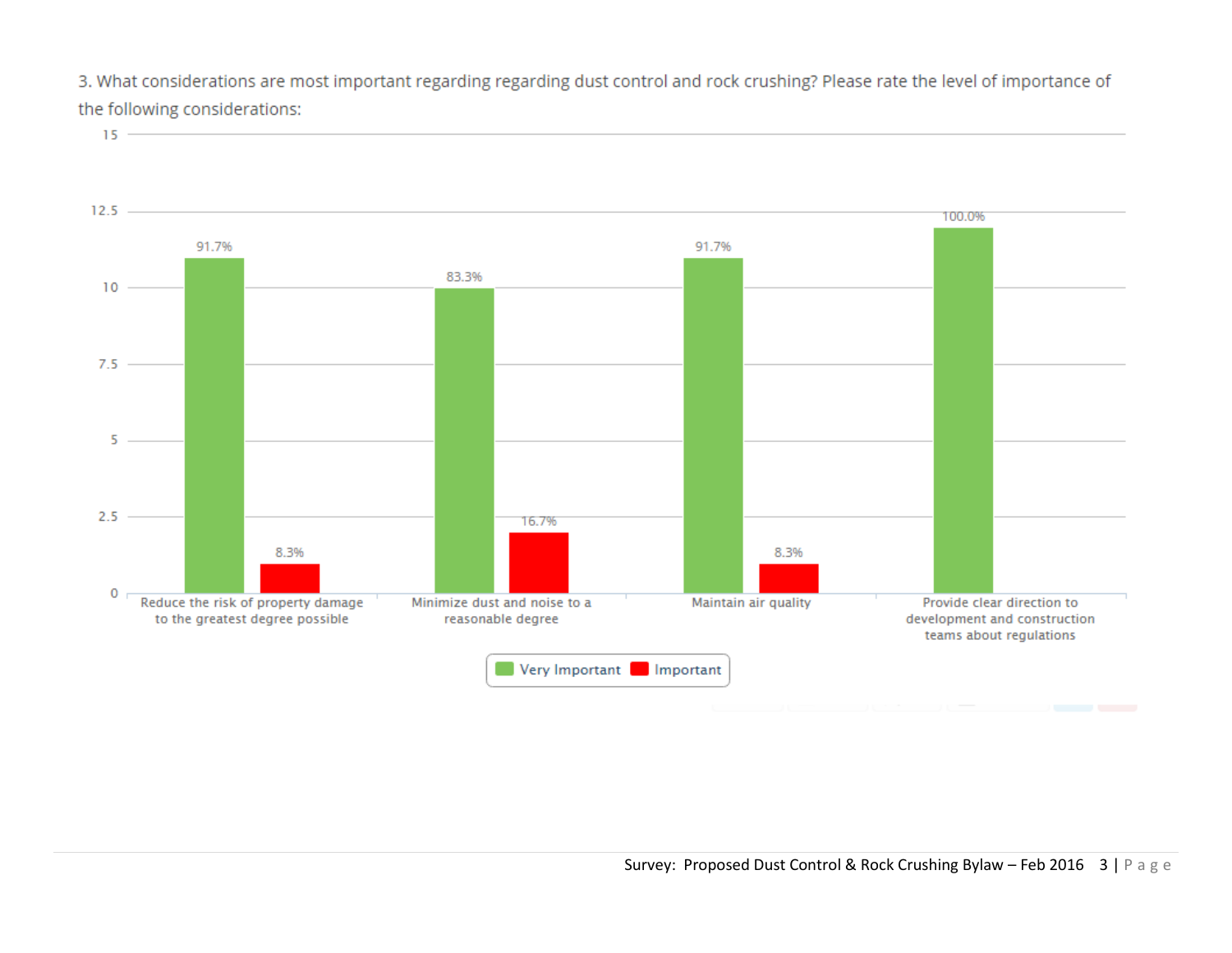![](_page_3_Figure_0.jpeg)

4. How should a dust control & rock crushing bylaw be enforced? Please rate your agreement with the following processes:

 $12 -$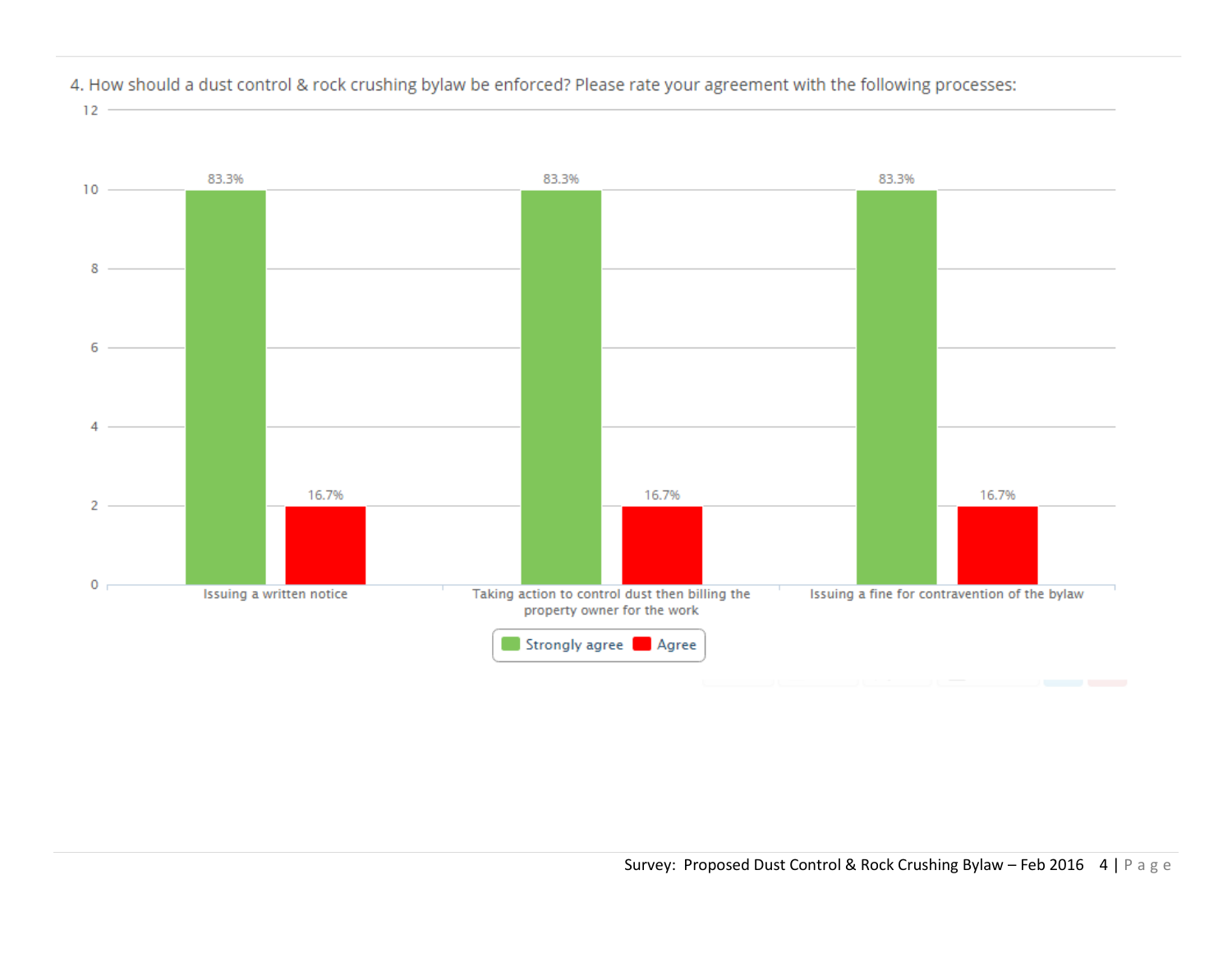### 5. Tell us a bit about you. Please indicate statements that describe you (check all that apply).

| Response                                      | Count        |
|-----------------------------------------------|--------------|
| I am a Colwood resident                       | 100.0%<br>11 |
| I live near a construction site in<br>Colwood | 10<br>90.9%  |
|                                               | Total: 11    |
|                                               |              |

Please take care of this issue before weather gets warm.

#### We would like to enjoy our life and our patio.

1. As evidenced on 517/535 Latoria, a person standing with a hose is not sufficient dust control

2. If next to a residential development the proposed hours of operation are too generous as residents quality of life are significantly impacted, especially for a long term excavation.

3. Article 5 should be "must not" "best efforts" in order to avoid excessive traffic on impacted roadways and creation of debris. Presently TRI-X is transporting crushed materials from the 517/535 site.

Regard MUST be most important consideration re clearing dust to contamination of fish bearing creeks, ponds, other areas that will directly impact health of marine/aquatic systems.

I suggest that developers take some responsibility & have residents homes professionally cleaned every few months when homes are withing 100 meters. I reside at 3613 Pondside Terrace and it would be nice if the current developers took the resident's needs into consideration as we are subjected to continuous noise and dust pollution. I would also like to comment on the rock wall. The rock wall has affected home prices, it has blocked the sun in homes on the side where the wall is and it is not pleasing to the eye. Most of all the wall is a safety issue.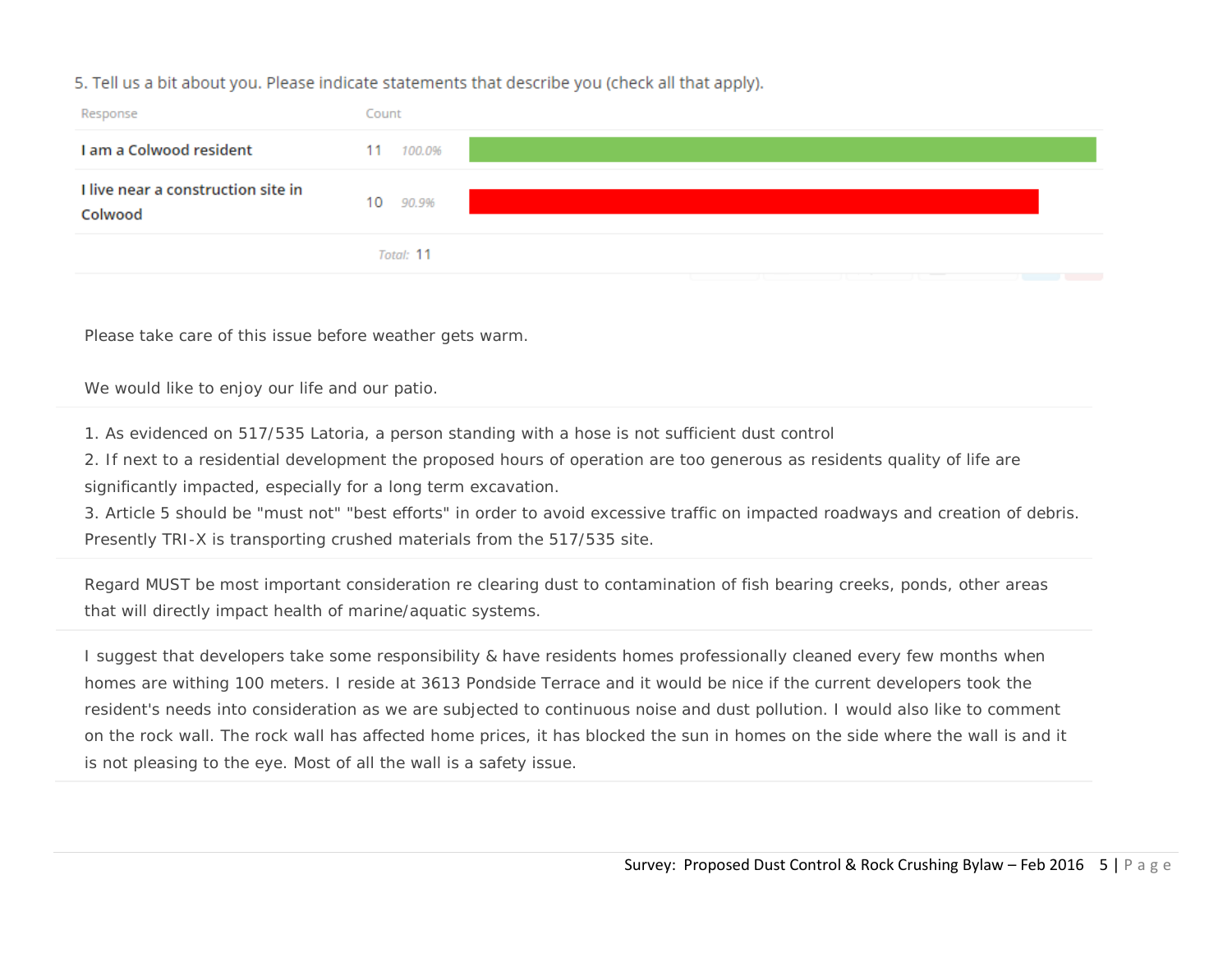Please introduce bylaws that deal with the following:

1. No more total clear cutting of trees on development sites. Trees help prevent erosion. Perhaps then these ugly walls need not be built.

2. Make sure no development lowers the property values or quality of life of people who live nearby.

- 3. Do not allow such high density. ie. fewer units on a site.
- 4. Control for noise, dust.
- 5. Suggest to developers that they pay for road surfaces damaged by heavy equipment.

Colwood is on its way to being an ugly place to live. The current walls on Latria and WIshart are a complete disaster.

Why did you allow this? Were there no plans? Where was the meeting to discuss what the developer was going to do?

Horse is out of the barn. A disaster!

## **Summary of input provided on post it notes:**

- Clean up is a concern, the fact that the developer can leave debris is a concern. Set time line for clean up!
- What is considered a 'reasonable degree' [of dust]?
- And not just a garden hose! as presently being used.
- Dust and debris entering the ventilation systems of homes.
- This should be the responsibility of the developer. I agree.
- Control of 'displaced' rodent population during construction.
- Control of the rodents being displaced during construction.
- Materials must not be transported off site.
- Hours should be limited further if next to a residential development.
- Heavy fine!

## **Summary of input from Greater Victoria Residential Builders**

- One way to control dust is to apply stump chips over dusty areas
- What if water services are not on site yet? Will the municipality provide water?
- Consider that each new rule adds cost to house prices.
- Will this apply to single family dwellings or only larger subdivisions?